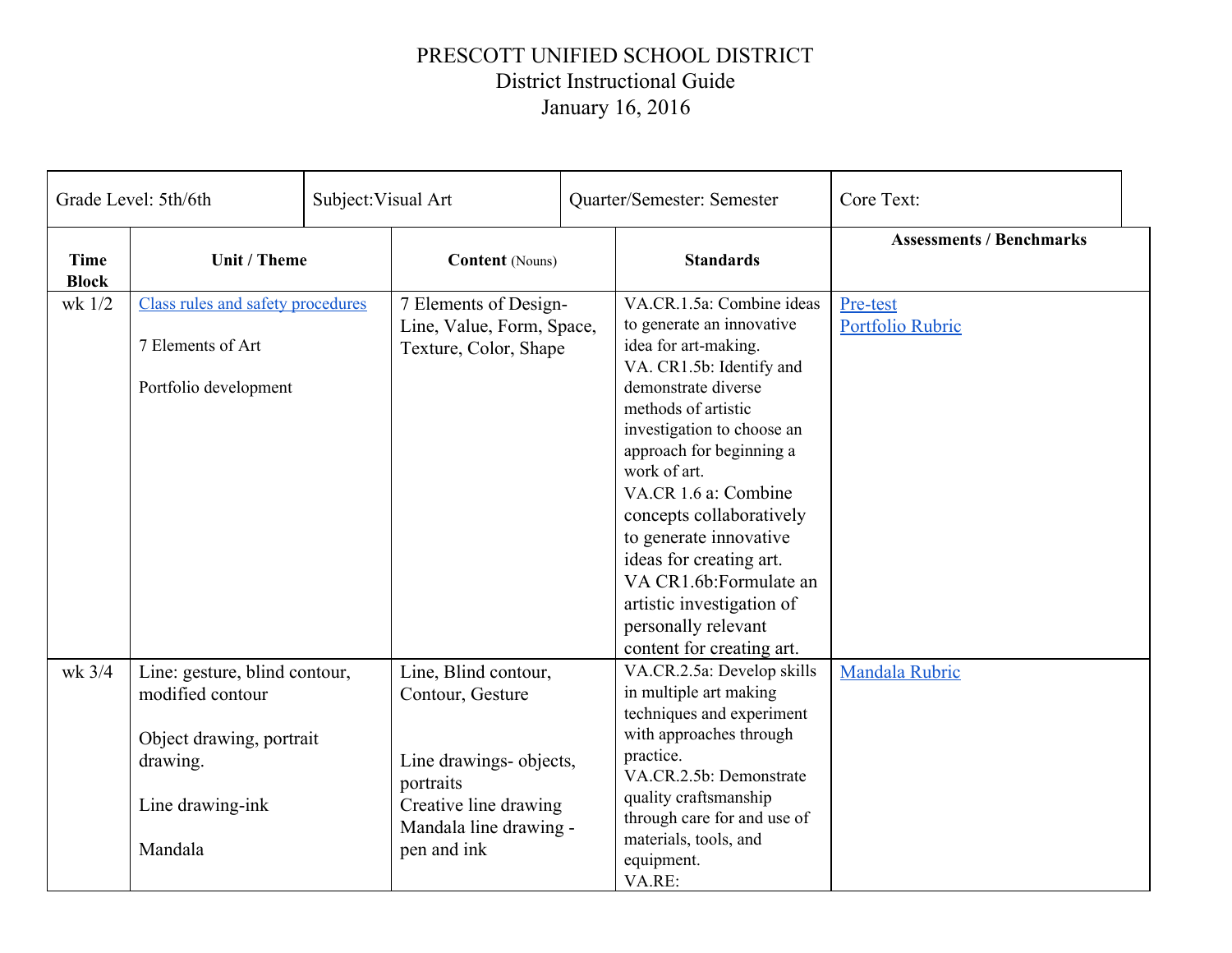| wk 4/5      | Value-shading<br>Shape<br>Space                                                                        | 2-D to 3-D through value<br>Sphere, cube, cylinder<br>Value scales<br>Value Landscape<br>Solar system lesson<br>Perspective                                                   | VA.CR.2.5c: Describe<br>and visually document<br>places and/or objects of<br>personal significance.<br>VA.PR.6.5: Cite evidence<br>about how an exhibition<br>in a museum or other<br>venue (such as school<br>lobby, bulletin board,<br>local business) presents<br>ideas and provides<br>information about a<br>specific concept or topic.<br>VA.CN.10.5: Create a<br>work of art that reflects or<br>is inspired by the natural<br>and/or built environment<br>in a new way. | <b>Value Landscape Rubric</b><br><b>Street scene perspective Rubric</b>    |
|-------------|--------------------------------------------------------------------------------------------------------|-------------------------------------------------------------------------------------------------------------------------------------------------------------------------------|---------------------------------------------------------------------------------------------------------------------------------------------------------------------------------------------------------------------------------------------------------------------------------------------------------------------------------------------------------------------------------------------------------------------------------------------------------------------------------|----------------------------------------------------------------------------|
| wk<br>6/7/8 | Color-<br>Where does color come from?<br>Light and spectrum<br>Color wheel<br>Bill Nye the Science Guy | Color theory<br>Color wheel<br>Complimentary colors and<br>themes<br>Student critique<br>Complimentary color<br>painting                                                      | VA.CR.3.5: Create an<br>artist statement using art<br>vocabulary to describe<br>personal choices in<br>art-making                                                                                                                                                                                                                                                                                                                                                               | <b>Complimentary color Rubric</b>                                          |
| wk 9/10     | Color continued<br>Texture<br>Impressionism<br>Aesthetics<br>Cultural reflections                      | Impressionism-oil pastel<br>Art history<br>Classical era<br>Comparison of styles<br>Critique-student and<br>teacher<br>Animal oil pastel drawing<br>Mixed Media Self Portrait | <b>VA.R.5.a</b><br>Use art-specific vocabulary to<br>compare how artworks made<br>in different cultures reflect the<br>times and places in which they<br>were made.<br>VA.RE.8.5: Distinguish<br>between relevant and<br>non-relevant contextual<br>information (artist's life and<br>times) to support an<br>interpretation of the mood,<br>message or meaning of that<br>artwork.<br>VA.CN.11.5: Identify how art is<br>used to inform or change                              | <b>Animal oil pastel Rubric</b><br><b>Mixed Media Self Portrait Rubric</b> |